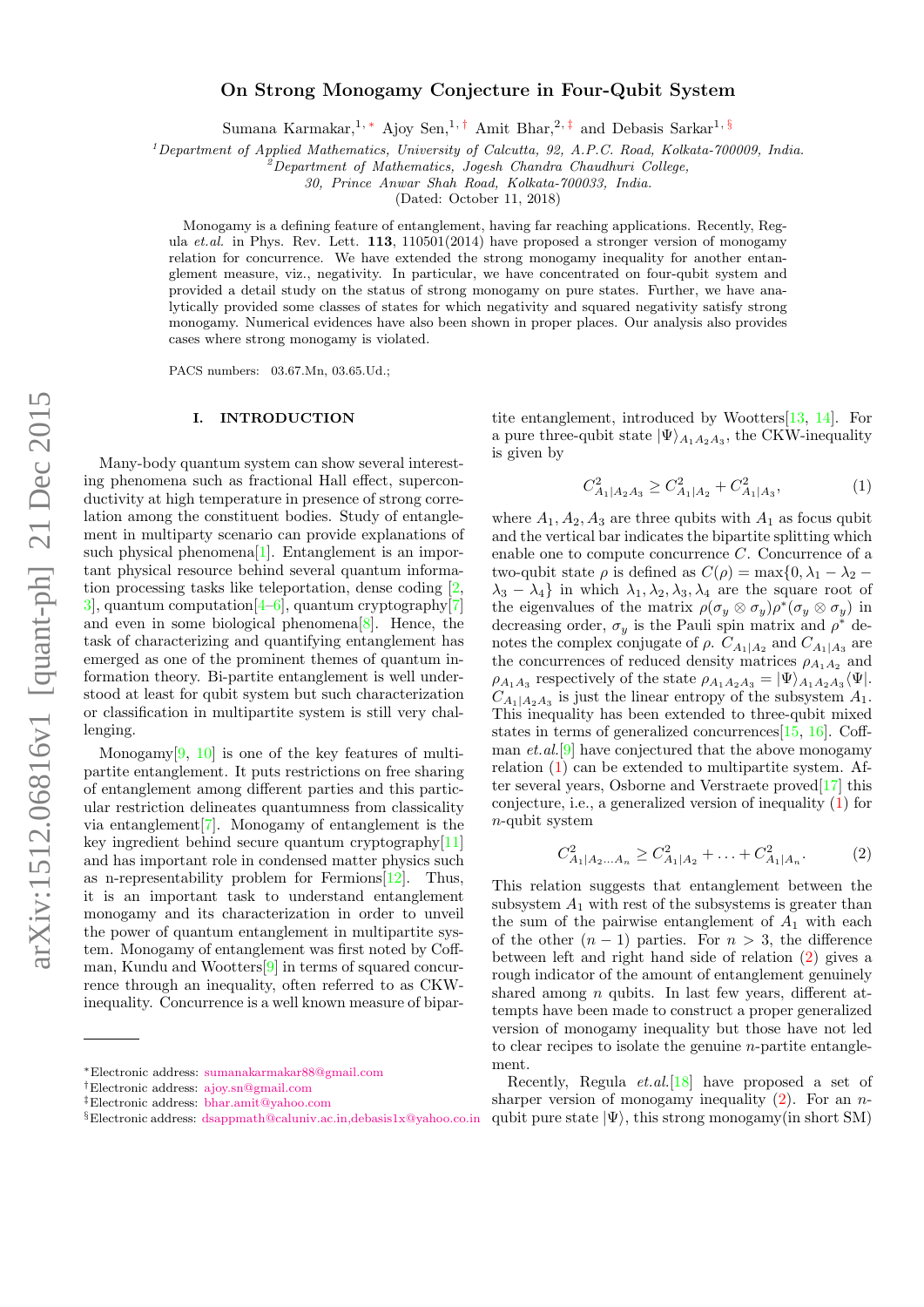relation in terms of squared concurrence reads,

<span id="page-1-0"></span>
$$
\tau_{A_1|(A_2...A_n)}^{(1)} \ge \sum_{j=2}^n \tau_{A_1|A_j}^{(2)} + \sum_{k>j=2}^n \left[ \tau_{A_1|A_j|A_k}^{(3)} \right]^{\mu_3} + \sum_{l=2}^n \left[ \tau_{A_1|A_2|\dots|A_{l-1}|A_{l+1}|\dots|A_n}^{(4)} \right]^{\mu_{n-1}},
$$
\n(3)

where, one-tangle  $\tau_{A_1}^{(1)}$  $A_1|(A_2...A_n)$  is equivalent to the squared concurrence  $C_{A_1|(A_2...A_n)}^2$  between the party  $A_1$ and the rest of the system, two-tangle  $\tau_{A}^{(2)}$  $C^{(2)}_{A_i|A_j} = C^2_{A_i|A_j},$ three-tangle  $\tau_{A}^{(3)}$  $A_1|A_j|A_k = \tau_{A_1|(A_jA_k)}^{(1)} - \sum_{m=j,k} \tau_{A_1}^{(2)}$  $A_1|A_m$  and so on.  $\{\mu_m\}_{m=2}^{n-1}$  with  $\mu_2 = 1$  is a sequence of rational exponents which can regulate the weight assigned to the different m-partite contributions. Thus, residual entanglement, namely, *n*-tangle  $(\tau^{(n)})$  is defined as the difference between left and right hand side of rela-tion[\(3\)](#page-1-0). This gives an indicator of the leftover entanglement, not distributed in all combinations with party  $A_1$ . SM inequality reduces to normal CKW inequality for three party system. Some examples, in support of this SM-inequality, have been shown for four-qubit pure states and this inequality has been conjectured to hold in multi-qubit pure systems too. Strong monogamy conjecture has been proved to hold good in  $n$ -qubit generalized W-class states in [\[19\]](#page-6-8). Naturally, one can ask whether this conjecture is true for all qubit systems or there are cases of violation of this conjecture. This conjecture can also be extended to other entanglement monotones rather than the concurrence. In this work, we have tried to answer this question by considering other measures of entanglement, viz., negativity and squared negativity. Like concurrence, negativity is another useful measure of entanglement  $[20]$ . It is regarded as a quantitative version of Peres criterion of separability[\[21\]](#page-6-10). Compared with concurrence, the process of calculating negativity is significantly simplified with respect to mixed states since it does not need the convex roof extension. In this paper, we will investigate similar types of SM-constraints, like relation [\(3\)](#page-1-0), where instead of concurrence we will consider negativity and squared negativity as entanglement monotones. Particularly, we will provide classes of four-qubit pure states which satisfy our strong monogamy condition. We will also discuss the possibility of similar SM-conjecture in our case and provide support to our claim. Recently, Kim et.al.[\[22\]](#page-6-11) have extended the concept of strong monogamy to square of convex roof extended negativity(SCREN) and showed that strong monogamy holds good even in higher dimensional system where original strong monogamy inequality fails. They have also showed that the original SM inequality can be obtained from their SCREN strong monogamy inequality.

We have organized our paper as follows: in section II, we set up the notations required for our investigation. Section III contains our results on four-qubit system. In section IV, we will discuss the status of strong monogamy for some interesting class of states and we conclude in section V.

## II. STRONG MONOGAMY CONSTRAINTS IN TERMS OF NEGATIVITY

On a quantitative level, negativity of entanglement is considered as a valid, computable measure for bipartite entanglement. Negativity provides an alternative measure of mixed state entanglement that has the extremely rare property of being computable. The concept of negativity, originated from the Peres Criterion[\[21\]](#page-6-10), states that partial transpose of a density matrix, associated with a separable state, is still a valid density matrix, i.e., a positive semi-definite matrix. So, a state with a non-positive partial transpose must be entangled. Thus negativity of entanglement is based on the failure of the transpose operation to preserve positivity when acting on subsystems. Negativity was first introduced by Zyczkowski et. al.[\[23\]](#page-6-12) and subsequently it was introduced as an entanglement measure by Vidal and Werner<sup>[\[20\]](#page-6-9)</sup>. Negativity  $\mathcal{N}(\rho_{AB})$  of a bipartite pure or mixed state  $\rho$  of a  $d \otimes d'$  composite system is defined as  $[24]$ ,

$$
\mathcal{N}(\rho_{AB}) = \frac{\|\rho_{AB}^{T_A}\|_1 - 1}{d - 1},\tag{4}
$$

where the trace norm  $||X||_1$  is defined as where the trace norm  $||A||_1$  is defined as  $||X||_1 = \text{tr}(\sqrt{XX^{\dagger}})$ . The quantity  $\mathcal{N}(\rho_{AB})$  is equivalent to twice the sum of the absolute values of negative eigenvalues of  $\rho_{AB}^{T_A}$ , where  $\rho_{AB}^{T_A}$  is the partial transpose of the density matrix  $\rho_{AB}$  with respect to the subsystem A. This additive measure is an entanglement monotone, invariant under local unitary and considered as an important measure of entanglement.

Negativity, in general, does not satisfy the monogamy relation. However, as given by He and Vidal $[25]$ , it can satisfy monogamy relation in some settings as provided by disentangling theorem. Ou and Fun[\[26\]](#page-6-15) proved the CKW-type monogamy inequality in terms of squared negativity as,

<span id="page-1-1"></span>
$$
\mathcal{N}_{A_1|A_2A_3}^2 \ge \mathcal{N}_{A_1|A_2}^2 + \mathcal{N}_{A_1|A_3}^2. \tag{5}
$$

The difference between the two sides of relation [\(5\)](#page-1-1) can be interpreted as the residual entanglement which is a quantifier of entanglement, genuinely shared among three parties. This quantity may also be called as monogamy score. We can define this residual entanglement, namely, three- $\pi$  entanglement as,

$$
\pi_{A_1|A_2|A_3}^{(3)} = \mathcal{N}_{A_1|A_2A_3}^2 - \mathcal{N}_{A_1|A_2}^2 - \mathcal{N}_{A_1|A_3}^2,\tag{6}
$$

which is used to characterize three way entanglement of a state. Interestingly, unlike three-tangle, this quantity depends on focus qubit (here  $A_1$ ), i.e.,  $\mathcal{N}_{A_1|A_2A_3}^2 - \mathcal{N}_{A_1|A_2}^2 - \mathcal{N}_{A_1|A_3}^2 \neq \mathcal{N}_{A_2|A_1A_3}^2 - \mathcal{N}_{A_2|A_1}^2$  –  $\mathcal{N}_{A_2|A_3}^2 \neq \mathcal{N}_{A_3|A_1A_2}^2 - \mathcal{N}_{A_3|A_1}^2 - \mathcal{N}_{A_3|A_2}^2$ . This indicates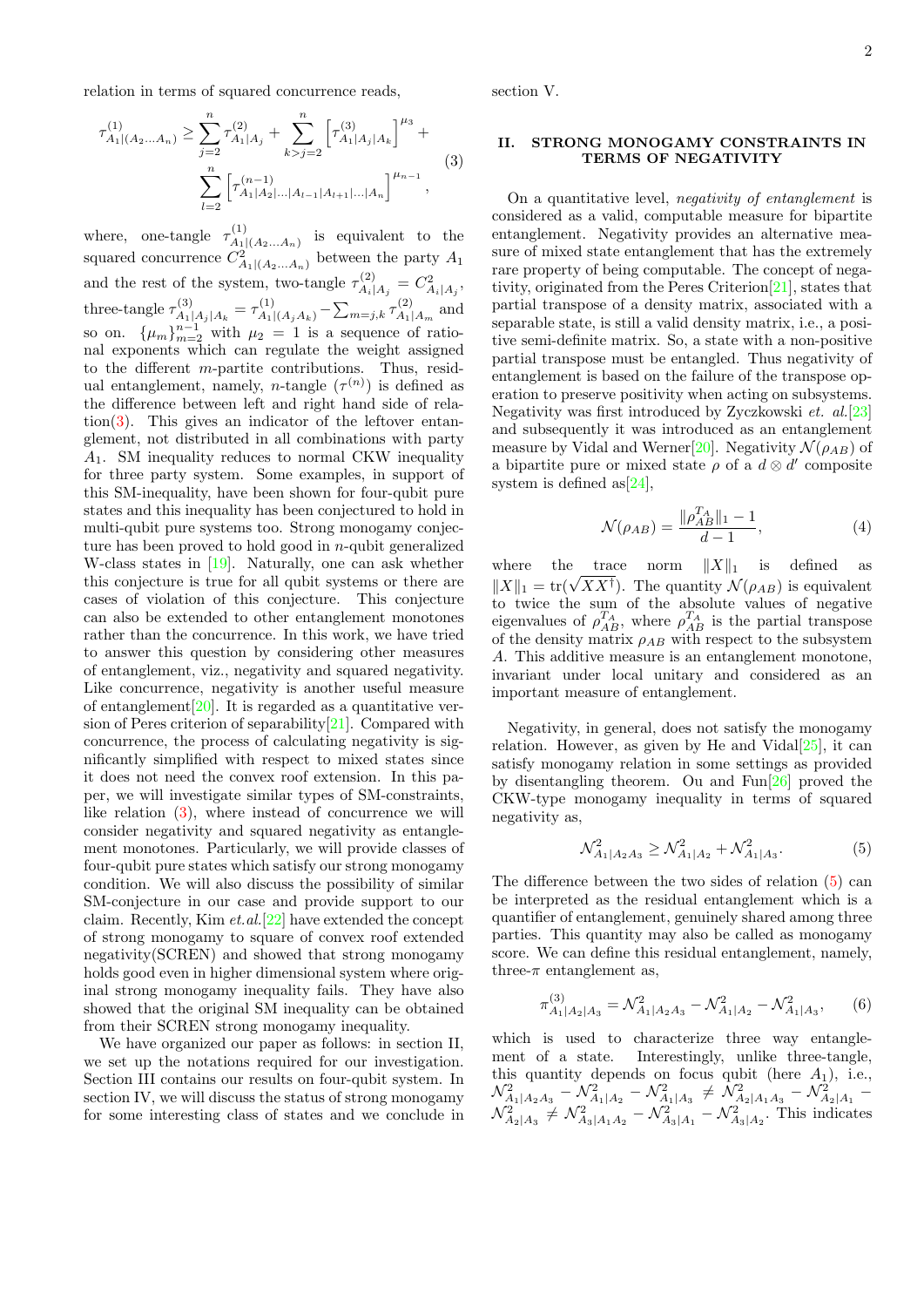that the residual entanglement varies under permutations of the parties. This feature entails an inherent asymmetry of entanglement sharing in multiparty system and it seems obvious rather than symmetric sharing.

For *n*-qubit pure state  $|\Psi\rangle$ , SM-inequality, corresponding to negativity, takes the following form,

<span id="page-2-0"></span>
$$
\delta_{A_1|A_2...A_n}^{(1)}(|\Psi\rangle) \ge \sum_{j=2}^n \delta_{A_1|A_j}^{(2)}(|\Psi\rangle) + \sum_{k>j=2}^n \left[ \delta_{A_1|A_j|A_k}^{(3)}(|\Psi\rangle) \right]^{\mu_3} + ... + \sum_{l=2}^n \left[ \delta_{A_1|A_2|...|A_{l-1}|A_{l+1}|...|A_n}^{(n-1)}(|\Psi\rangle) \right]^{\mu_{n-1}}, \quad (7)
$$

where,  $\delta^{(1)}_{A_1}$  $\begin{array}{rcl} \lambda^{(1)}_{A_1|A_2...A_n} & := & \mathcal{N}_{A_1|A_2...A_n}, \ \ \delta^{(2)}_{A_i|A_2...A_n} & \end{array}$  $\mathcal{N}_{A_i|A_j}^{(2)}$   $:=$   $\mathcal{N}_{A_i|A_j},$  $\delta^{(3)}_{A_1}$  $A_1|A_j|A_k := \delta_{A_1|(A_jA_k)}^{(1)} - \sum_{m=j,k} \delta_{A_1}^{(2)}$  $A_1|A_m$  and so on. Sim-

ilarly, for squared negativity it takes the following form,

$$
\tau_{A_1|A_2...A_n}^{(1)}(|\Psi\rangle) \ge \sum_{j=2}^n \pi_{A_1|A_j}^{(2)}(|\Psi\rangle) + \sum_{k>j=2}^n \left[ \pi_{A_1|A_j|A_k}^{(3)}(|\Psi\rangle) \right]^{\mu_3} + ... + \sum_{l=2}^n \left[ \pi_{A_1|A_2|...|A_{l-1}|A_{l+1}|...|A_n}^{(n-1)}(|\Psi\rangle) \right]^{\mu_{n-1}}, \quad (8)
$$

where,  $\pi_{A_1}^{(1)}$  $A_1|A_2...A_n := \mathcal{N}_{A_1|A_2...A_n}^2$ ,  $\pi_{A_i}^{(2)}$  $\mathcal{N}_{A_i|A_j}^{(2)} := \mathcal{N}_{A_i|A_j}^2$  and  $\pi_{4}^{(3)}$  $A_1|A_j|A_k := \pi_{A_1|(A_jA_k)}^{(1)} - \sum_{m=j,k} \pi_{A_1}^{(2)}$  $A_1|A_m$ , etc. In both the cases,  $\{\mu_m\}_{m=2}^{n-1}$  is a sequence of rational exponents with  $\mu_2 \equiv 1$ , which can regulate the weight assigned to the different  $m$ -partite contributions. Then, we define the

n-partite pure state residual entanglement or monogamy score, namely *n*-delta( $\delta^{(n)}$ ) and *n*-pi( $\pi^{(n)}$ ), as the difference between left and right hand side of relation [\(7\)](#page-2-0) and [\(8\)](#page-2-1) respectively, i.e.,

$$
\delta_{A_1|A_2|...|A_n}^{(n)}(|\Psi\rangle) := \delta_{A_1|A_2...A_n}^{(1)}(|\Psi\rangle) - \sum_{j=2}^n \delta_{A_1|A_j}^{(2)}(|\Psi\rangle) - \sum_{k>j=2}^n \left[ \delta_{A_1|A_j|A_k}^{(3)}(|\Psi\rangle) \right]^{\mu_3} - ...
$$
\n
$$
- \sum_{l=2}^n \left[ \delta_{A_1|A_2|...|A_{l-1}|A_{l+1}|...|A_n}^{(n-1)}(|\Psi\rangle) \right]^{\mu_{n-1}}
$$
\n(9)

<span id="page-2-3"></span><span id="page-2-2"></span>and

<span id="page-2-1"></span> $\overline{1}$ 

$$
\pi_{A_1|A_2|\ldots|A_n}^{(n)}(|\Psi\rangle) := \pi_{A_1|A_2\ldots A_n}^{(1)}(|\Psi\rangle) - \sum_{j=2}^n \pi_{A_1|A_j}^{(2)}(|\Psi\rangle) - \sum_{k>j=2}^n \left[ \pi_{A_1|A_j|A_k}^{(3)}(|\Psi\rangle) \right]^{\mu_3} - \ldots
$$
\n
$$
- \sum_{l=2}^n \left[ \pi_{A_1|A_2|\ldots|A_{l-1}|A_{l+1}|\ldots|A_n}^{(n-1)}(|\Psi\rangle) \right]^{\mu_{n-1}}.
$$
\n(10)

We remark that the above SM-inequalities hold only when all the terms  $\delta^{(m)}$  and  $\pi^{(m)}$ , appearing in relation [\(7\)](#page-2-0) and [\(8\)](#page-2-1) respectively, are non-negative. Any non trivial rational sequence  $\{\mu_m\}$  with  $\mu_2 = 1$  implies a particular SM-inequality. The validity of SM-inequality for a particular  $\{\mu_m^*\}$  implies the validity of relation [\(7\)](#page-2-0) for

all exponents  $\mu_m^* \leq \mu_m$ . Due to this reason, one should attempt to choose  $\{\mu_m\}$  as small as possible and thus  $\{\mu_m\} = 1$  ( for all m) is the minimal choice. In our work, we will consider four-qubit system and hence strong monogamy constraints reduce to  $\delta^{(4)} \geq 0$  and  $\pi^{(4)} \geq 0$ . Here, we will only consider the class of states where neg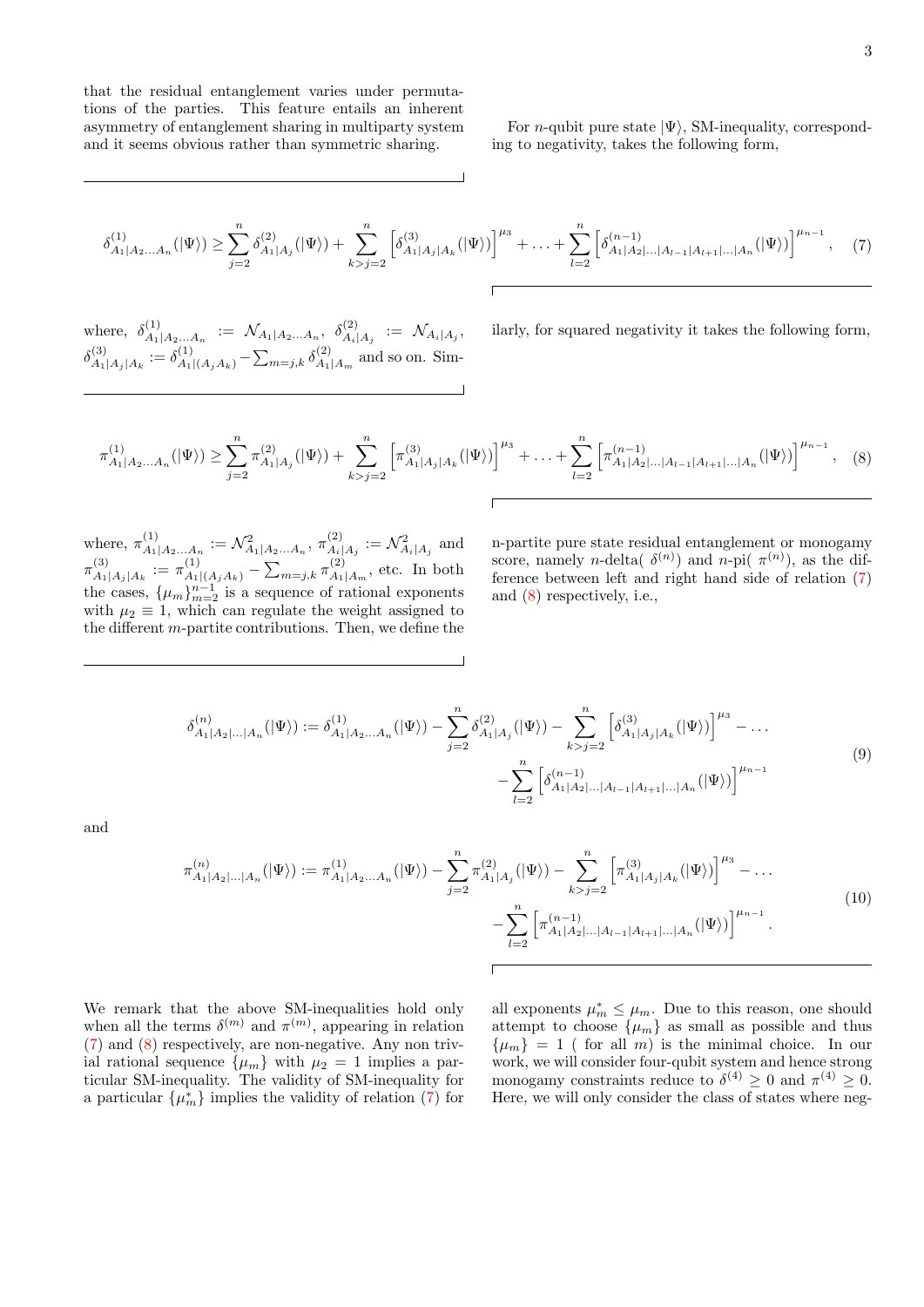ativity promises to be monogamous.

## III. STRONG MONOGAMY IN FOUR-QUBIT GENERIC CLASS

Analytic computation of the expressions of strong monogamy relation for negativity is a formidable task in multiparty system, in general. Here, we will explore the SM-inequality for negativity in four-qubit system. Fourqubit pure states can be classified into different inequivalent ways[\[27\]](#page-6-16). Among them, the generic class (denoted by  $A$ ) is an important class of pure states and it is defined as[\[27,](#page-6-16) [28\]](#page-6-17)

$$
\mathcal{A} = \{z_1u_1 + z_2u_2 + z_3u_3 + z_4u_4 \mid z_1, z_2, z_3, z_4 \in \mathbb{C} \text{ and } \sum_{i=1}^4 |z_i|^2 = 1\},\tag{11}
$$

with  $u_1 \equiv |\Phi^+\rangle |\Phi^+\rangle$ ,  $u_2 \equiv |\Phi^-\rangle |\Phi^-\rangle$ ,  $u_3 \equiv |\Psi^+\rangle |\Psi^+\rangle$ ,  $u_4 \equiv |\Psi^-\rangle |\Psi^-\rangle, |\Phi^{\pm}\rangle = \frac{|00\rangle \pm |11\rangle}{\sqrt{2}}$  and  $|\Psi^{\pm}\rangle = \frac{|01\rangle \pm |10\rangle}{\sqrt{2}}$ . This class is called generic because under the action of SLOCC (stochastic local operation and classical communication) operation, this class is dense in the space of four-qubits. This class even contains uncountable SLOCC inequivalent subclasses. We will also consider two subclasses  $\beta$  and  $\beta$  of the class  $\mathcal{A}$ :

$$
\mathcal{B} = \{ |\Phi\rangle_{ABCD} \in \mathcal{A} : z_1 = z_2, z_3 = z_4 \},\qquad(12)
$$

$$
\mathcal{C} = \{z_1u_1 + z_2u_2 + z_3u_3 + z_4u_4 \mid z_1, z_2, z_3, z_4 \in \mathbb{R} \text{ and } \sum_{i=1}^4 z_i^2 = 1\}.
$$
\n(13)

All the terms  $\delta^{(m)}$  and  $\pi^{(m)}$ , in relations [\(7\)](#page-2-0) and [\(8\)](#page-2-1) respectively, are non-negative corresponding to the subclass  $\beta$ . Hence, strong monogamy relations [\(7\)](#page-2-0) and [\(8\)](#page-2-1) are well defined for this class of states and both SMinequalities (relations  $(7)$  and  $(8)$ ) are satisfied by most of the states of class  $\beta$ . Strong monogamy is violated whenever two complex parameters are orthogonal (Re-fer Appendix [A\)](#page-6-18). For class C, whenever  $\delta^{(3)} \geq 0$ , our numerical evidence suggests that this class, possibly, satisfies SM-inequality [\(7\)](#page-2-0), depending on the proper choice of the sequence  $\{\mu_m\}$ . Similar conclusion holds(relation [\(8\)](#page-2-1)) for squared negativity whenever  $\pi^{(3)} \geq 0$ . We have performed numerical simulation with  $10<sup>5</sup>$  random states from this class C, satisfying the constraints  $\delta^{(3)} \geq 0$  or  $\pi^{(3)} \geq 0$  respectively, and plotted  $\delta^{(4)}$  and  $\pi^{(4)}$  for suitable weight value (refer FIG. [1\)](#page-3-0). The result provides strong evidence that SM-inequalities are satisfied by both the subclasses. In the next section, we will discuss the status of strong monogamy for some important subclasses of four-qubit pure states.

<span id="page-3-2"></span><span id="page-3-1"></span>

<span id="page-3-3"></span><span id="page-3-0"></span>FIG. 1: (Color online)Numerical simulation of  $10^5$  random states from the class C showing strong evidence that  $\delta^{(4)}$  and  $\pi^{(4)}$  are non-negative in all the cases. In the FIG.[\(1a\)](#page-3-1) we have considered  $\mu_3 = 1.5$  and we have considered  $\mu_3 = 1$ in FIG. $(1b)$ . In the FIG. $(1c)$  we have shown the superposed histograms of strong monogamy scores  $\delta^{(4)}$  and  $\pi^{(4)}$  corresponding to negativity and squared negativity.

### IV. STRONG MONOGAMY IN SOME PARTICULAR CLASS OF STATES

Cluster states: Cluster states are typically multipartite entangled states and they are utilized in quantum error-correcting codes[\[29\]](#page-6-19) and testing of quantum nonlocality[\[30\]](#page-6-20). Moreover, they are also a universal re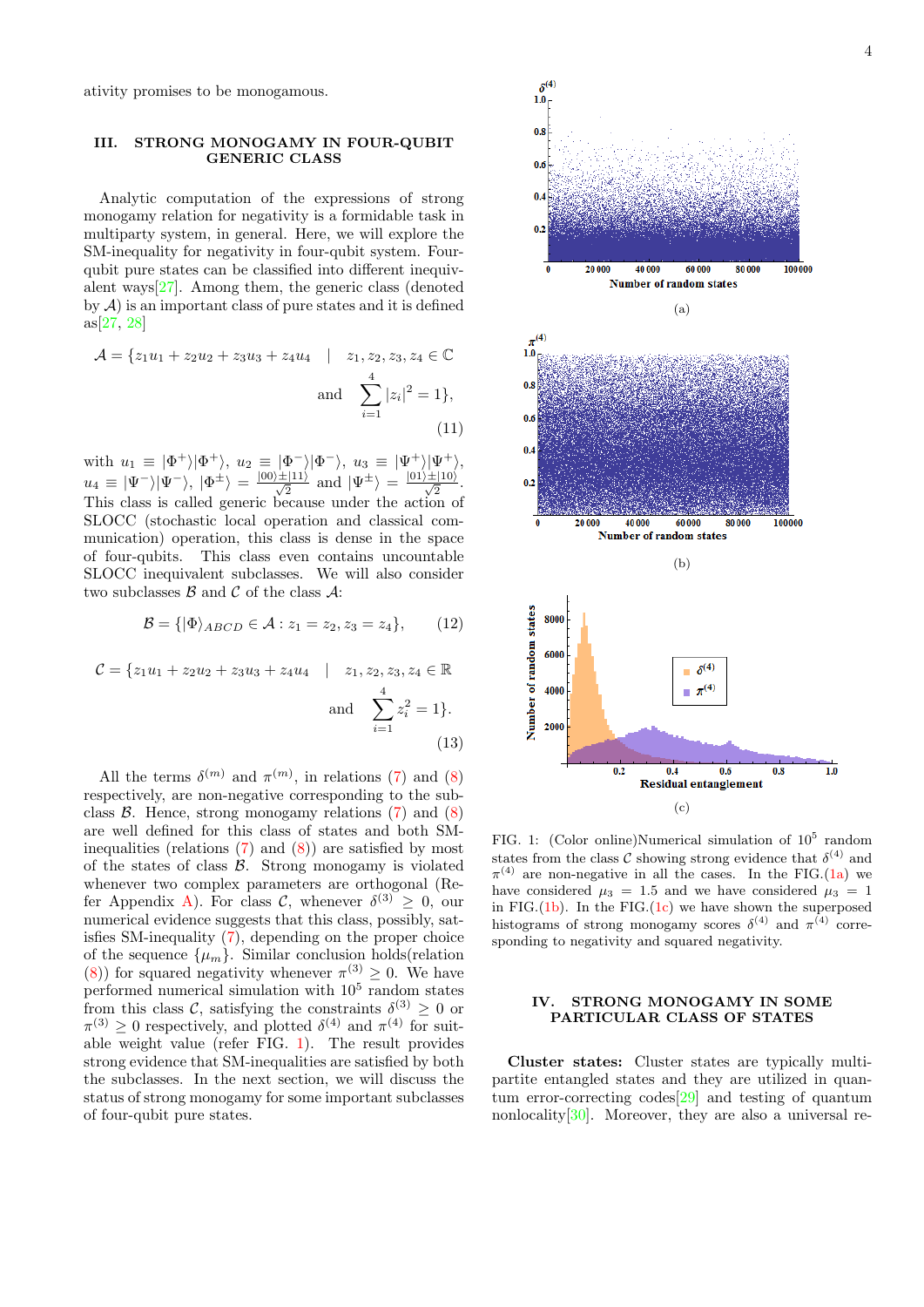source in one-way quantum computation[\[5\]](#page-5-9). Four-qubit cluster states can be written as[\[31\]](#page-6-21)

$$
|\Psi^c\rangle_{A_1A_2A_3A_4} = a|0000\rangle + b|0011\rangle + c|1100\rangle - d|1111\rangle, \tag{14}
$$

(14) where  $a, b, c, d \in \mathbb{C}$  with  $|a|^2 + |b|^2 + |c|^2 + |d|^2 = 1$ . This class of states satisfy (refer Appendix [B\)](#page-6-22) the SM-inequalities [\(7\)](#page-2-0) and [\(8\)](#page-2-1) under the constraints  $\delta^{(3)} \geq 0$ and  $\pi^{(3)} \geq 0$  respectively with minimal choice of  $\{\mu_m\}$ (i.e.,  $\mu_m = 1, \forall m$ ).

Dicke states:  $n$ -qubit Dicke state with  $k$ -excitations is given by

$$
|S(n,k)\rangle \equiv \sqrt{\frac{k!(n-k)!}{n!}} \sum_{\text{permutations}} |0\rangle^{\otimes (n-k)} |1\rangle^{\otimes k},\tag{15}
$$

where the summation is over all possible permutations of the product state having  $k$  qubits in the excited state |1\; and  $(n - k)$  qubits in the ground state  $|0\rangle$ . Here we will consider four-qubit Dicke states. Among these states,  $|S(4,0)\rangle$  and  $|S(4,4)\rangle$  are not entangled.  $|S(4, 2)\rangle$ is entangled but for this state  $\delta^{(4)}$  does not exist because this state does not satisfy normal monogamy condition w.r.t. negativity. However, this state satisfies strongly monogamy in case of squared negativity with  $\mu_m = 1$ ,  $\forall m$ . The states  $|S(4,1)\rangle$  and  $|S(4,3)\rangle$  are, in fact, W and anti W-state (denoted by  $\tilde{W}$ ) respectively. Both the states satisfy strong monogamy relation (refer Appendix [C\)](#page-7-0).

Superposition of the W and  $\tilde{W}$  states: We, now, consider superposition of the W and  $\tilde{W}$  states as

$$
|W\tilde{W}(s,\phi)\rangle \equiv \sqrt{s}|W\rangle + \sqrt{1-s}e^{i\phi}|\tilde{W}\rangle, \qquad (16)
$$

where  $0 \lt s \lt 1$  and  $\phi \in [0, 2\pi]$ . This class satisfies both the SM-inequalities. We have found that  $\delta^{(4)} > 0$ for  $\mu_3 = 1.04$  and  $\pi^{(4)} > 0$  for  $\mu_3 = 1$  (refer Appendix [D\)](#page-7-1).

Generalized GHZ state: Four-qubit generalized GHZ state can be written in terms of superposition of particular Dicke states as

$$
|GGHZ\rangle = z_1|S(4,0)\rangle + z_2|S(4,4)\rangle, \qquad (17)
$$

where  $z_1, z_2 \in \mathbb{C}$  and  $|z_1|^2 + |z_2|^2 = 1$ . For these states, simple calculation yields  $\delta^{(4)} = 2|z_1z_2|$  and  $\pi^{(4)} = 4|z_1z_2|^2$ . Hence,  $\delta^{(4)} > 0$  and  $\pi^{(4)} > 0$  for  $\mu_m = 1$ ,  $\forall m$ . Thus, this class of states are strongly monogamous.

Superposition of generalized W and  $|0\rangle^{\otimes 4}$ : Superposition of four-qubit generalized W-class state and the pure product state  $|0\rangle^{\otimes 4}$  can be written as

<span id="page-4-3"></span>
$$
|\Phi_p\rangle = \sqrt{p}|GW\rangle + \sqrt{1-p}|0\rangle^{\otimes 4},\tag{18}
$$

where  $|GW\rangle = a_1|0001\rangle + a_2|0010\rangle + a_3|0100\rangle + a_4|1000\rangle$ is the four-qubit generalized W-class state with the normalization condition  $\sum_{1}^{4} |a_i|^2 = 1$  and  $0 < p < 1$ . We have numerical results corresponding to this class as we have plotted  $\delta^{(4)}$  and  $\pi^{(4)}$  for  $10^5$  random states from the class. Our numerical evidence suggests that strong monogamy relations  $(7)$  and  $(8)$  are well defined for this class of states and the inequalities hold good for proper choices of weight values. In fact, we get  $\delta^{(4)} \geq 0$  for  $\mu_3 = 3$  and  $\pi^{(4)} \ge 0$  for  $\mu_3 = 2.5$  (refer FIG. [2\)](#page-4-0).

<span id="page-4-2"></span><span id="page-4-1"></span>

<span id="page-4-4"></span><span id="page-4-0"></span>FIG. 2: (Color online) Fig. [\(2a\)](#page-4-1) and [\(2b\)](#page-4-2) describe the nature of  $\delta^{(4)}$  and  $\pi^{(4)}$  for superposed state  $|\Phi_p\rangle$  in Eqn.[\(18\)](#page-4-3).  $\delta^{(4)}$ and  $\pi^{(4)}$  are non-negative for  $\mu_3 = 3$  and  $\mu_3 = 2.5$  respectively. The superposed histograms of  $\delta^{(4)}$  and  $\pi^{(4)}$  (instead of  $10<sup>5</sup>$ ,  $10<sup>3</sup>$  simulations are shown for clarity) are showed in Fig. [\(2c\)](#page-4-4). The statistical nature of numerical data shows sharp peak near origin and hence in these cases strong monogamy is satisfied by very small margin.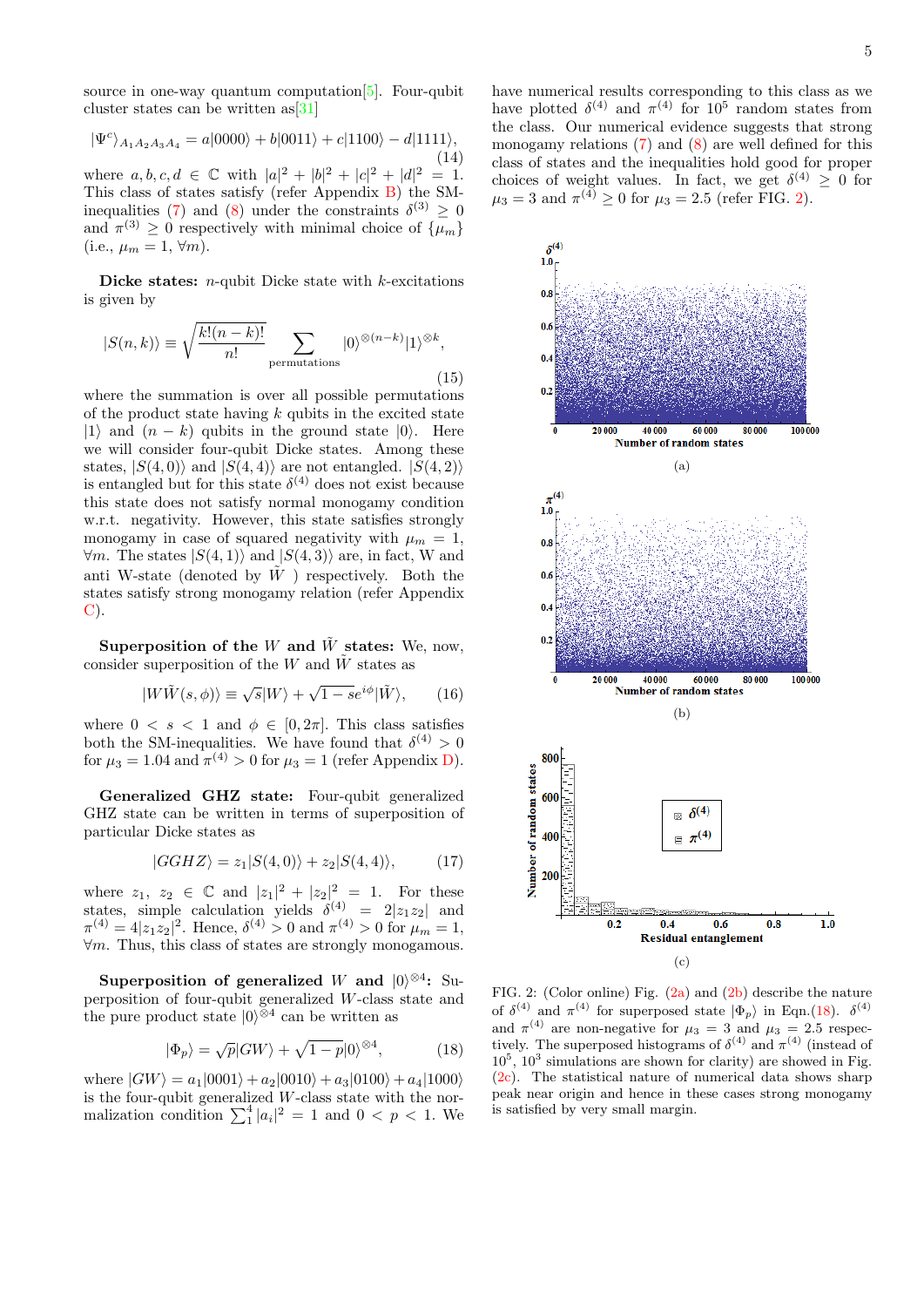Superposition of W and  $|1\rangle^{\otimes 4}$ : Any superposition of four-qubit W state and the pure product state  $|1\rangle^{\otimes 4}$ can be written as

<span id="page-5-13"></span>
$$
|\Phi_{\alpha,\beta}\rangle = \alpha|W\rangle + \beta|1\rangle^{\otimes 4},\tag{19}
$$

where  $\alpha, \beta \in \mathbb{C}$  and  $|\alpha|^2 + |\beta|^2 = 1$ . SM-inequalities hold good for this class with proper choice of weight values. In fact, we get  $\delta^{(4)} > 0$  for  $\mu_3 = 2.8$  and  $\pi^{(4)} \ge 0$  for  $\mu_3 =$ 1.4 (refer Appendix [E\)](#page-7-2). In FIG. [3,](#page-5-10) we have shown the dependency of monogamy on the chosen weight values.

<span id="page-5-12"></span><span id="page-5-11"></span>

<span id="page-5-10"></span>FIG. 3: (Color online) Fig. [\(3a\)](#page-5-11) and [\(3b\)](#page-5-12) describe the nature of  $\delta^{(4)}$  and  $\pi^{(4)}$  for superposed state  $|\Phi_{\alpha,\beta}\rangle$  in Eqn.[\(19\)](#page-5-13).  $\delta^{(4)}$ is non-negative for  $\mu_3 = 2.8$  (solid blue line) but negative for  $\mu_3 = 1$  (dashed magenta line). Similarly,  $\pi^{(4)}$  is non-negative for  $\mu_3 = 1.4$  (solid blue line) but negative and  $\mu_3 = 1$  (dashed magenta line).

### V. CONCLUSION

In this work, we have analyzed strong monogamy inequality in terms of negativity and squared negativity. We have found a subclass of four-qubit generic class of states for which strong monogamy is satisfied by both negativity and squared negativity. We have also investigated the status of strong monogamy on different classes of four-qubit pure states. We have noticed that for the proper choice of weight sequence most of these classes satisfy strong monogamy. We have also found few classes of states for which negativity and squared negativity are not strongly monogamous. Numerical evidence of strong monogamy has also been presented for a particular subclass of generic class and for the superposed class of four qubit generalised W and ground state, with the proper choice of the weight values. The results suggest that both negativity and square negativity satisfy strong monogamy for these classes with proper weight function. Our result clearly shows the boundary for strong monogamy inequality for four qubit systems and hence also for SCERN. Future directions may include the study of overcoming our limitations in computationally difficult areas and the study of strong monogamy relations for other entanglement monotones, like, squashed entanglement [\[32,](#page-6-23) [33\]](#page-6-24). We hope our results will help to improve the current understanding of entanglement sharing through its monogamy structure, which will be useful to characterize many-body phenomena.

### Acknowledgments

The author S. Karmakar acknowledges the financial support from University Grants Commission, New Delhi, India. The author D. Sarkar also acknowledges DST SERB for financial support.

- <span id="page-5-0"></span>[1] L. Amico, R. Fazio, A. Osterloh and V. Vedral, Rev. Mod. Phys. 80, 517-576 (2008).
- <span id="page-5-1"></span>[2] A. K. Ekert, Phys. Rev. Lett. **67**, 661-663 (1991).
- <span id="page-5-2"></span>[3] C. H. Bennett, G. Brassard, C. Crépeau, R. Jozsa, A. Peres, and W. K. Wootters, Phys. Rev. Lett. 70, 1895- 1899 (1993).
- <span id="page-5-3"></span>[4] C. H. Bennett and D. P. Divincenzo, Nature (London) 404, 247-255 (2000).
- <span id="page-5-9"></span>[5] R. Raussendorf and H. J. Briegel, Phys. Rev. Lett. 86, 5188-5191 (2001).
- <span id="page-5-4"></span>[6] S.-S. Li, G.-L. Long, F.-S. Bai, S.-L. Feng, and H.- Z. Zheng, Proc. Natl. Acad. Sci. U.S.A. 98(21), 11847  $(2001)$
- <span id="page-5-5"></span>[7] R. Horodecki, P. Horodecki, M. Horodecki, and K. Horodecki, Rev. Mod. Phys. 81, 865-942 (2009).
- <span id="page-5-6"></span>[8] E. Gauger, E. Rieper, J. J. L. Morton, S. C. Benjamin, V. Vedral, Phys. Rev. Lett. 106, 040503 (2011).
- <span id="page-5-7"></span>[9] V. coffman, J. Kundu and W. K. Wotters, Phys. Rev. A 61, 052306 (2000).
- <span id="page-5-8"></span>[10] B. M. Terhal, IBM J. Res. Dev. 48, 71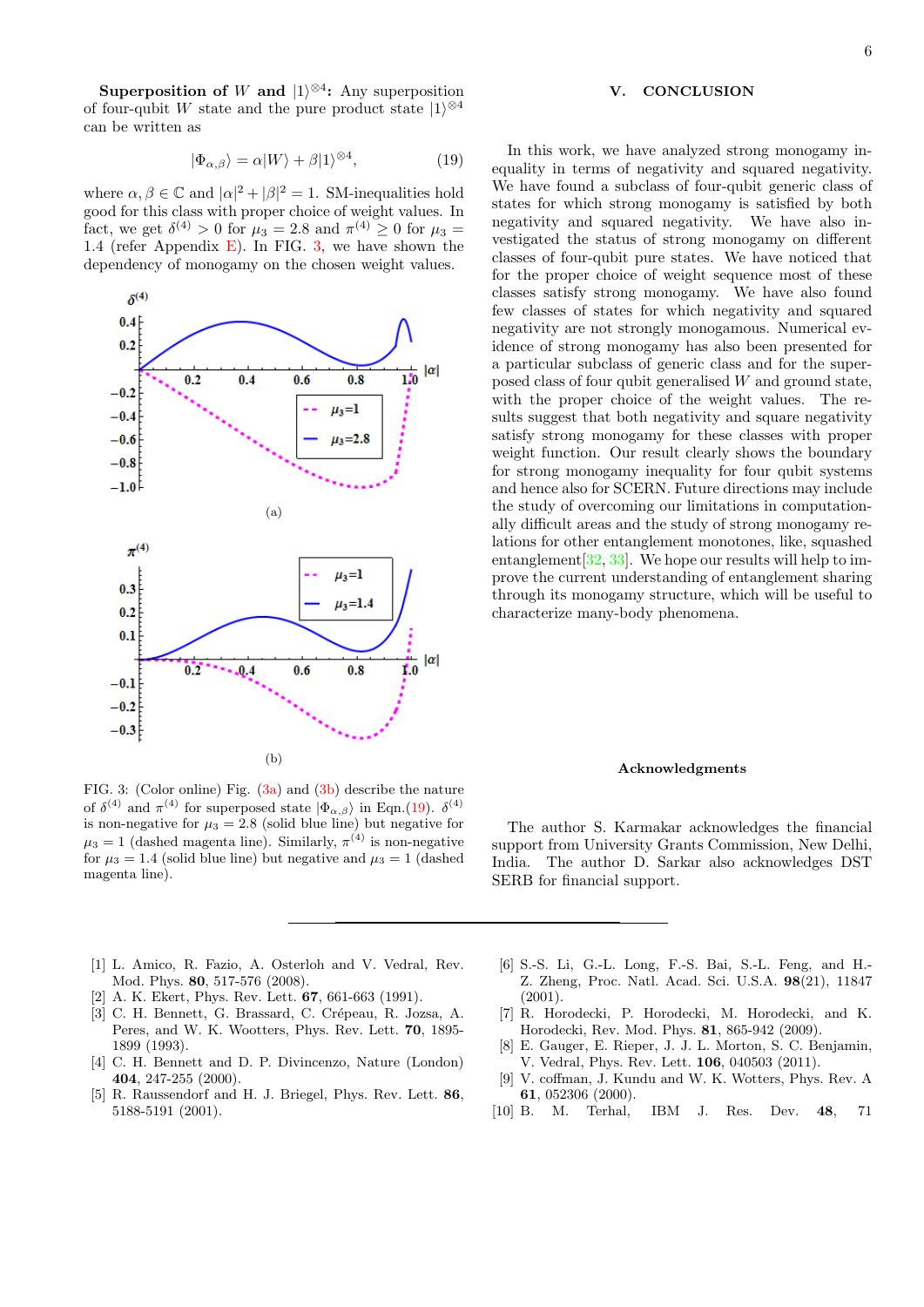(2004)[arXiv:quant-ph/0307120].

- <span id="page-6-0"></span>[11] J. M. Renes and M. Grassl, Phys. Rev. A 74, 022317 (2006).
- <span id="page-6-1"></span>[12] A. J. Coleman and V. I. Yukalov, *Lecture Notes in Chem*istry (Springer-Verlag, Berlin, 2000), Vol. 72.
- <span id="page-6-2"></span>[13] S. Hill and W. Wootters, Phys. Rev. Lett. 78, 5022-5025 (1997).
- <span id="page-6-3"></span>[14] W. Wootters, Phys. Rev. Lett. **80**, 2245-2248 (1998).
- <span id="page-6-4"></span>[15] F. Mintert, M. Kus, and A. Buchleitner, Phys. Rev. Lett. 95, 260502 (2005).
- <span id="page-6-5"></span>[16] M. F. Cornelio, Phys. Rev. A 87, 032330 (2013).
- <span id="page-6-6"></span>[17] T. J. Osborne and F. Verstraete, Phys. Rev. Lett. 96, 220503 (2006).
- <span id="page-6-7"></span>[18] B. Regula, S. D. Martino, S. Lee and G. Adesso, Phys. Rev. Lett. 113, 110501 (2014).
- <span id="page-6-8"></span>[19] Jeong San Kim, Phys. Rev. A 90, 062306 (2014).
- <span id="page-6-9"></span>[20] G. Vidal and R. F. Werner, Phys. Rev. A 65, 032314 (2002).
- <span id="page-6-10"></span>[21] A. Peres, Phys. Rev. Lett. **76**, 1413-1416 (1996).
- <span id="page-6-11"></span>[22] Jin Hyuk Choi and Jeong San Kim, Phys. Rev. A 92, 042307 (2015).
- <span id="page-6-12"></span>[23] K. Zyczkowski, P. Horodecki, A. Sampera and M. Lewenstein, Phys. Rev. A 58, 883-892 (1998).
- <span id="page-6-13"></span>[24] S. Lee, D. P. Chi, S. D. Oh, and J. Kim, Phys. Rev. A 68, 062304 (2003).
- <span id="page-6-14"></span>[25] Huan He and Guifre Vidal, Phys. Rev. A 91, 012339 (2015).
- <span id="page-6-15"></span>[26] Y. -C. Ou and H. Fan, Phys. Rev. A 75, 062308 (2007).
- <span id="page-6-16"></span>[27] F. Verstraete, J. Dehaene, B. De Moor, H. Verschelde, Phys. Rev. A 65, 052112 (2002).
- <span id="page-6-17"></span>[28] G. Gour and N. R. Wallach, New. J. Phys, 13, 073013 (2011); G. Gour and N. R. Wallach, Journal of Mathematical Physics 51, 112201 (2010).
- <span id="page-6-19"></span>[29] D. Schlingemann and R. F. Werner, Phys. Rev. A 65, 012308 (2001).
- <span id="page-6-20"></span>[30] O. Gühne, G. Tóth, P. Hyllus, and H. J. Briegel, Phys. Rev.Lett. 95, 120405 (2005).
- <span id="page-6-21"></span>[31] Y. -k. Bai and Z. D. Wang, Phys. Rev. A 77, 032313 (2008).
- <span id="page-6-23"></span>[32] M. Christandl and A. Winter, J. Math. Phys. 45, 829-840 (2004).
- <span id="page-6-24"></span>[33] M. Koashi and A. Winter, Phys. Rev. A 69, 022309 (2004).

#### <span id="page-6-18"></span>Appendix A: Strong Monogamy in class B

Let us consider a pure state  $|\Psi\rangle \in \mathcal{B}$ . Using some simple algebra, we can obtain,

$$
\mathcal{N}_{A_1|A_2A_3A_4} = 1,
$$
  
\n
$$
\mathcal{N}_{A_1|A_2A_3} = \mathcal{N}_{A_1|A_3A_4} = 4|z_1z_3|,
$$
  
\n
$$
\mathcal{N}_{A_1|A_3} = 4|Re(z_1^*z_3)|,
$$
  
\n
$$
\mathcal{N}_{A_1|A_2A_4} = \mathcal{N}_{A_1|A_2} = \mathcal{N}_{A_1|A_4} = 0.
$$
\n(A1)

Using the expressions of  $\delta^{(m)}$ 's and  $\pi^{(m)}$ 's in the relations  $(9)$  and  $(10)$ , we have,

<span id="page-6-25"></span>
$$
\delta_{q_1|q_2|q_3|q_4}^{(4)} = \delta_{q_1|q_2q_3q_4}^{(1)} - \sum_{j=2}^4 \delta_{q_1|q_j}^{(2)} - \sum_{k>j=2}^4 \left[ \delta_{q_1|q_j|q_k}^{(3)} \right]^{\mu_3}
$$
  
=  $1 - 2^2 |Re(z_1^* z_3)| - 2^{2\mu_3+1} (|z_1 z_3|)$   
-  $|Re(z_1^* z_3)|)^{\mu_3}$  (A2)

and

<span id="page-6-26"></span>
$$
\pi_{q_1|q_2|q_3|q_4}^{(4)} = \pi_{q_1|q_2q_3q_4}^{(1)} - \sum_{j=2}^4 \pi_{q_1|q_j}^{(2)} - \sum_{k>j=2}^4 \left[ \pi_{q_1|q_j|q_k}^{(3)} \right]^{\mu_3}
$$
  
=  $1 - 2^4 |Re(z_1^* z_3)|^2 - 2^{4\mu_3+1} (|z_1 z_3|^2 - |Re(z_1^* z_3)|^2)^{\mu_3}.$  (A3)

Substituting  $z_1 = r_1(\cos \alpha + i \sin \alpha)$  and  $z_3 = r_3(\cos \beta + i \sin \alpha)$  $i\sin\beta$ ) with  $\alpha, \beta \in [0, 2\pi]$  and  $r_1^2 + r_3^2 = \frac{1}{2}$  in Eqns.[\(A2\)](#page-6-25) and  $(A3)$ , we get,

$$
\delta_{A_1|A_2|A_3|A_4}^{(4)} = 1 - 4r_1r_3|\cos(\alpha - \beta)| -
$$
  
2(4r\_1r\_3)^{\mu\_3}(1 - |\cos(\alpha - \beta)|)^{\mu\_3}, (A4)

and

$$
\pi_{A_1|A_2|A_3|A_4}^{(4)} = 1 - (4r_1r_3)^2 |\cos(\alpha - \beta)|^2 -
$$
  
2(4r\_1r\_3)^{2\mu\_3} (1 - |\cos(\alpha - \beta)|^2)^{\mu\_3} . (A5)

It is clear that for high value of  $\mu_3$ , both the terms (1 –  $|\cos(\alpha-\beta)|^{\mu_3}$  and  $(1-|\cos(\alpha-\beta)|^2)^{\mu_3}$  tend to zero when  $\alpha \neq \beta + (2n + 1)\frac{\pi}{2}$ , *n* being an integer and therefore  $\delta^{(4)}$ and  $\pi^{(4)}$  become non-negative.

#### <span id="page-6-22"></span>Appendix B: Cluster states

It can be easily shown for any four-qubit cluster state  $a|0000\rangle + b|0011\rangle + c|1100\rangle - d|1111\rangle,$ 

$$
N_{A_1|A_2A_3A_4} = 2\sqrt{(|a|^2 + |b|^2)(|c|^2 + |d|^2)},
$$
  
\n
$$
N_{A_1|A_2A_3} = 4|ac^* - bd^*|,
$$
  
\n
$$
N_{A_1|A_2} = 2|ac^* - bd^*|,
$$
  
\n
$$
N_{A_1|A_2A_4} = N_{A_1|A_3A_4} = N_{A_1|A_3} = N_{A_1|A_4} = 0.
$$
\n(B1)

Whenever  $ac^* = bd^*$ , all the residual terms  $\delta^{(3)}$  and  $\pi^{(3)}$ become zero. Substituting these into the relations [\(7\)](#page-2-0) and  $(8)$ , we get

$$
\delta_{A_1|A_2|A_3|A_4}^{(4)} = 2\sqrt{(|a|^2+|b|^2)(|c|^2+|d|^2)} > 0, \quad \text{(B2)}
$$

$$
\pi_{A_1|A_2|A_3|A_4}^{(4)} = 4(|a|^2 + |b|^2)(|c|^2 + |d|^2) > 0.
$$
 (B3)